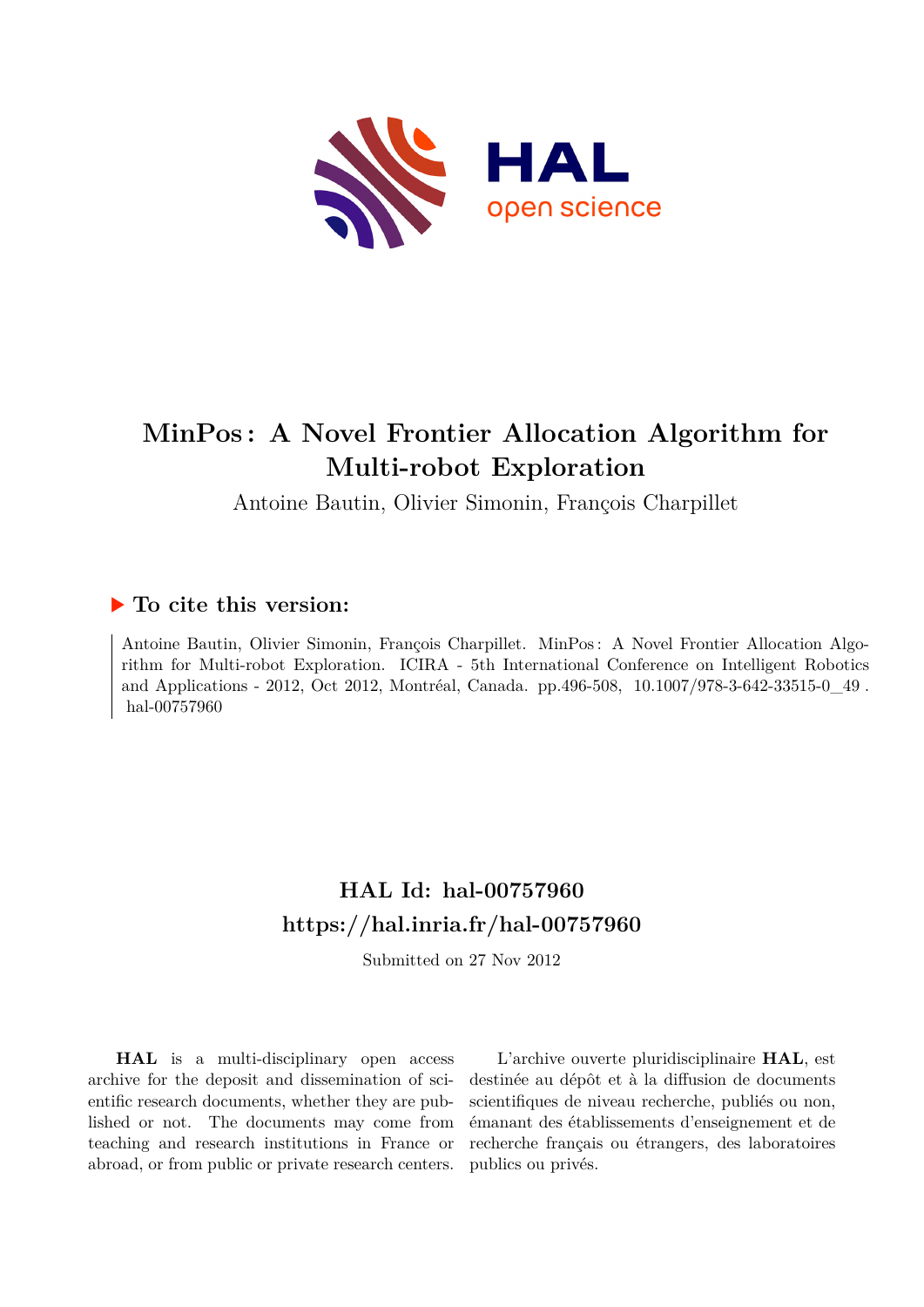## *MinPos* : a Novel Frontier Allocation Algorithm for Multi-robot Exploration

Antoine Bautin, Olivier Simonin, and François Charpillet

INRIA Nancy Grand Est - LORIA Lab. - Universite de Lorraine ´ firstname.lastname@inria.fr

Abstract. Exploring an unknown environment with multiple robots requires an efficient coordination method to minimize the total duration. A standard method to discover new areas is to assign frontiers (boundaries between unexplored and explored accessible areas) to robots. In this context, the frontier allocation method is paramount. This paper introduces a decentralized and computationally efficient frontier allocation method favoring a well balanced spatial distribution of robots in the environment. For this purpose, each robot evaluates its relative rank among the other robots in term of travel distance to each frontier. Accordingly, robots are allocated to the frontier for which it has the lowest rank. To evaluate this criteria, a wavefront propagation is computed from each frontier giving an interesting alternative to path planning from robot to frontiers. Comparisons with existing approaches in computerized simulation and on real robots demonstrated the validity and efficiency of our algorithm.

Keywords: frontier-based exploration; multi-robot exploration; coordinated multirobot exploration; potential field; gradient methods; multi-robot task allocation; distributed robot systems;

## 1 Introduction

Exploration of unknown environments by autonomous mobile robots can be necessary in many real world situations, typically for areas where human access is difficult or hazardous. In exploration tasks, multiple robots systems are advantageous because, using an efficient coordination strategy, they are more accurate and/or faster to explore the environment than single robot systems [\[10\]](#page-12-0). Furthermore, multi-robot systems using a distributed algorithm are robust to failures, flexible and scalable [\[2\]](#page-12-1). Nevertheless collectively building a map with a team of robots also raises up some difficulties. Finding a good navigation strategy for each robot is not straightforward as the exploration policy of one robot strongly depends on the exploration policy of others. Another issue is the computational capabilities of the robots that are often limited when using multiple robots. Finally, in some cases, robots can negatively interact with each other, inducing blockage or avoidance maneuvers.

This work aims at providing an efficient method for assigning to each robot areas to visit within the environment in order to minimize the amount of time required to fully explore it. Frontiers are the boundaries between unexplored and explored empty/accessible areas. A robot "exploring a frontier" (moving towards a frontier) discovers new areas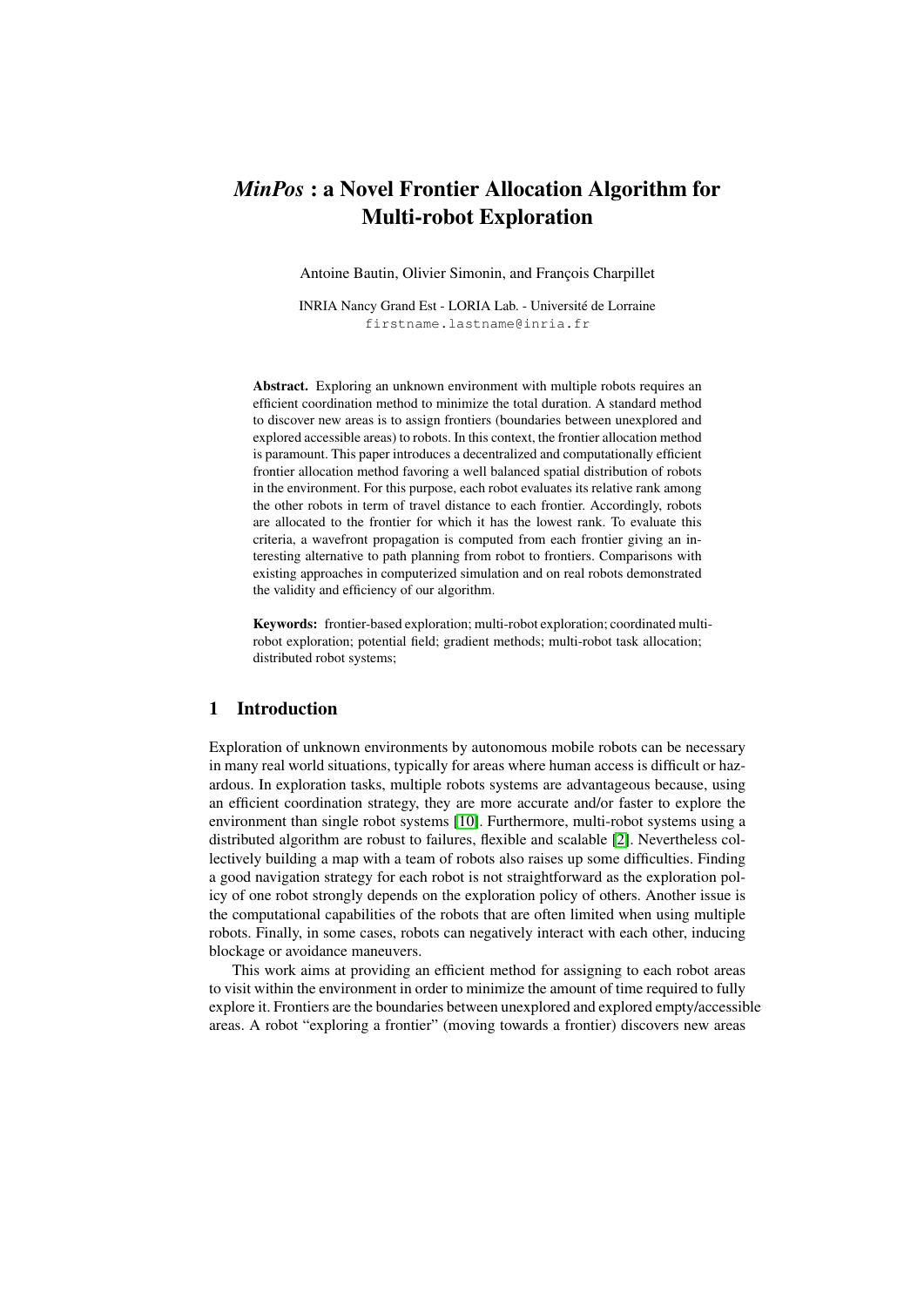2 *MinPos* : a Novel Frontier Allocation Algorithm for Multi-robot Exploration

to add to the map and new frontiers. When complete exploration is the objective, every frontiers should be explored. In this paper, we show that a good heuristic is for each robot to *go toward the frontier having fewer robots in its direction*.

The main contribution of this paper is a novel algorithm for the robot-frontier assignment problem. Each robot is assigned to the frontier for which it is in the best position i.e. the frontier where there is the fewest robots between the frontier and the robot to be assigned (in travel distance). Experimental results in simulation show that this algorithm gives significantly better results than a nearest frontier assignment and similar or better results to a greedy assignment while having a lower computation complexity. Cooperation is achieved by the robots sharing their location coordinates and the information gathered about the environment.

This paper is structered as follows. Section 2, next, defines the problem before introducing the notations used throughout the paper. Section [3](#page-3-0) reviews the existing literature on the multi-robot exploration problem. Section [4](#page-5-0) describes our exploration strategy. Finally, in section [5,](#page-8-0) we compare the performance of our algorithm with previously proposed algorithms by simulation in various environments, then we present first experimental results with real robots.

## 2 Problem statement

The following presents the notations used and states formally the problem addressed. The fleet of robots is assumed to be homogeneous (identical robots) and equipped with exteroceptive sensors allowing them to build a map. To limit the scope of the problem, robot localization and mapping are not presented in this paper. It can either be done using an external localization system or by having the robots work with a common reference frame and using one of the Simultaneous Localization and Mapping (SLAM) algorithms in the literature (e.g. [\[11\]](#page-12-2), [\[8\]](#page-12-3)). Communication is critical for cooperation, therefore we use a wireless communication network (WiFi) which covers the full area to be explored by the robots. Exactly one frontier is assigned per robot for 2 reasons. First, a robot exploring a frontier generally pushes it back and fits the best for exploring that frontier, therefore it is unavailable to explore another frontier. Second, robots should not be left standing still if no frontier is available to them because other robots exploring frontiers are likely to discover new ones and require support to explore them.

#### Notations

- R the set of robots,  $\mathcal{R}$ :  $\{\mathcal{R}_1...\mathcal{R}_n\}$  with  $n = |\mathcal{R}|$  the total number of robots
- F the set of frontiers,  $\mathcal{F}$  :  $\{\mathcal{F}_1...\mathcal{F}_m\}$  with  $m = |\mathcal{F}|$  the number of frontiers
- C a cost matrix with  $\mathcal{C}_{ij}$  the cost associated with assigning robot  $\mathcal{R}_i$  to frontier  $\mathcal{F}_j$
- A an assignment matrix with  $\alpha_{ij} \in [0, 1]$  computed as follows :

$$
\alpha_{ij} = \begin{cases} 1 & \text{if robot } \mathcal{R}_i \text{ is assigned to } \mathcal{F}_j \\ 0 & \text{otherwise} \end{cases}
$$

The main objective is to minimize the overall exploration time. As the problem is dynamic - robots discovering an unknown environment - it is difficult to evaluate the final exploration duration during the system execution. Indeed, when selecting among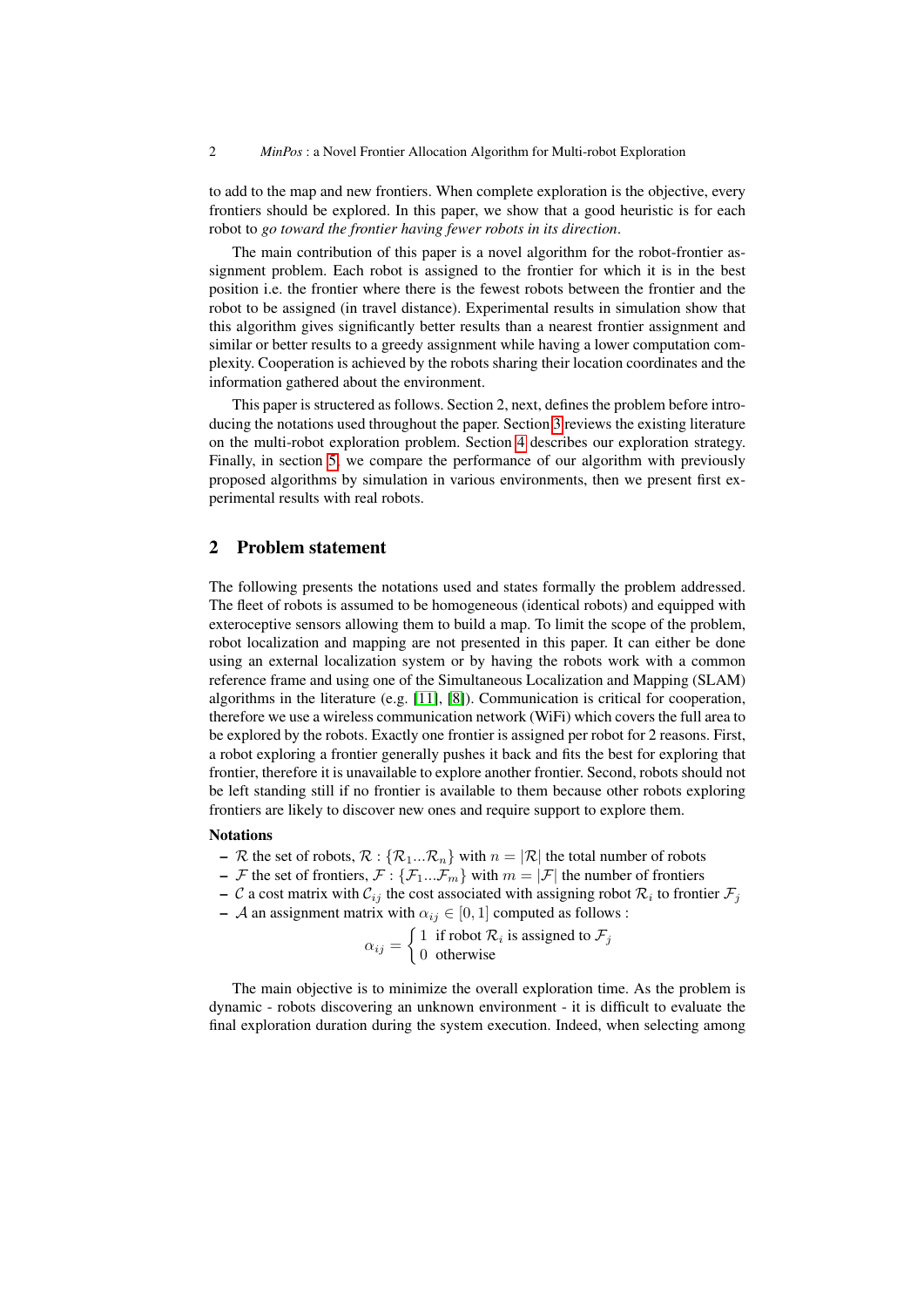different allocations, the impact of a given assignment on the global system performance is not known because no information about what is behind the frontiers is available. Consequently, optimization has to reevaluated at each time step or at least every time the robot observes the targeted frontier. The time for all assigned frontiers to be explored is determined by the maximum exploration time among all frontiers. The optimization criteria is therefore the minimization of the maximum cost :

$$
C_{max}(\mathcal{A}) = \max_{\forall i} \sum_{j=1}^{m} \alpha_{ij} \mathcal{C}_{ij}
$$
 (1)

The challenge of the frontier allocation lies in the number of possible assignments being equal to the number of permutations i.e. sequences without repetition. Therefore, in the best and most common case when  $n \leq m$ , it is equal to  $\frac{m!}{(m-n)!}$ . When  $n >$  $m$  it becomes even greater. These figures make the search for the optimal assignment intractable for large teams of robots and an approximation is therefore necessary.

## <span id="page-3-0"></span>3 State of the art

In this section, we review previously proposed methods on multi-robot exploration strategies. These methods can be classified by their coordination method. First, implicit coordination that do not use communication for coordination. Then, the approaches which use communication to a central agent allocating an area to each robot or a decentralized decision making system.

#### 3.1 Implicit coordination : nearest frontier

In 1997, Yamauchi introduced the very popular frontier-based exploration algorithm for single robot [\[12\]](#page-12-4). He first referred to frontiers as the border between known free space and an unexplored area. A robot moving towards a frontier will therefore sense new areas of the map. Repeating this operation increases the size of explored environment until the entire environment is explored: when no frontiers are left. In its multi-robot extension [\[13\]](#page-12-5) (see algorithm [1\)](#page-4-0), robots share the gathered information so that they build a similar map resulting in a similar list of frontiers. Each robot moves towards its nearest frontier, makes an observation and broadcasts its results. This cooperatively built map is enough to achieve some coordination: when a frontier is explored by one robot, the information acquired is shared with the other active robots and the frontier will not be explored again by another robot. Coordination is said to be implicit because it is achieved only by sharing information gathered on the environment. No communication is necessary to coordinate the robots. This method is asynchronous, distributed and robust to robot failures.

This pioneering work put in evidence the central issue of assigning frontiers to each robot because, using this approach, several robots can be assigned to the same frontier not taking advantage of their number to explore different areas. Figure [1\(a\)](#page-4-1) illustrates a situation where two robots are assigned to the same frontier, leaving unexplored areas without robots (lines show the assigned robot-frontier pairs).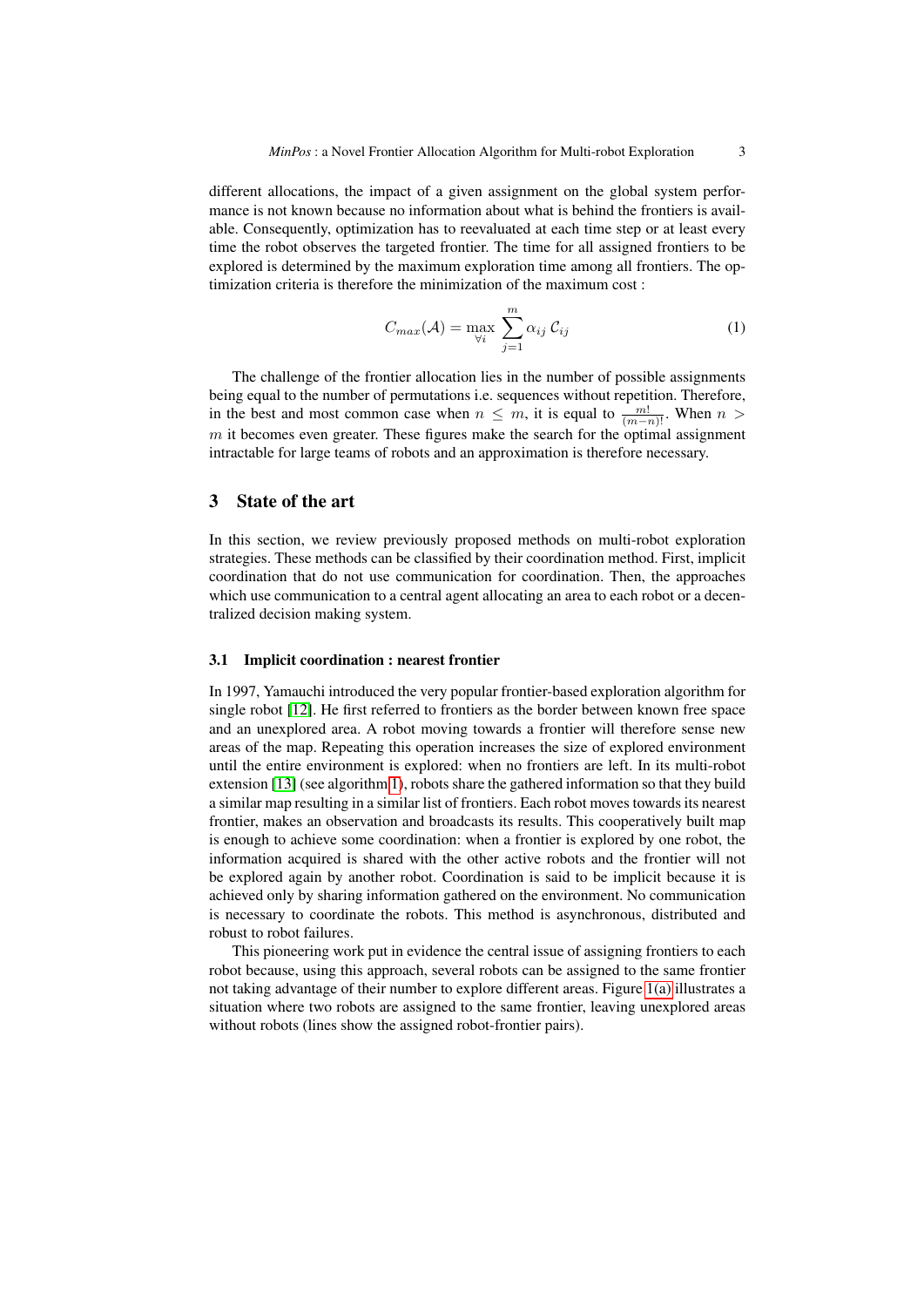<span id="page-4-1"></span>

(a) No consideration for other robots location. (b) Robot 5 and 2 go towards the same region.

<span id="page-4-3"></span>Fig. 1. Resulting frontier assignment using the nearest frontier (a) and greedy (b) algorithms

```
Algorithm 1: Nearest frontier O(m)Input: \mathcal{R}_i, \mathcal{C}_i Cost Vector of \mathcal{R}_iOutput: \alpha_{ij} assignment of robot \mathcal{R}_i to frontier \mathcal{F}_jbegin
\alpha_{ij} = 1 with j = \operatorname*{argmin}_{\forall \mathcal{F}j \in \mathcal{F}} \mathcal{C}_{ij}end
```
#### 3.2 Coordination through communication : greedy assignment

Greedy algorithms are commonly used for task allocation and the frontier assignment problem is a task allocation problem. At each iteration of the allocation loop, the robotfrontier pair with lowest cost is selected, the robot is assigned to the frontier, and both are removed from their respective list. This is repeated until all robots have an assigned frontier. The standard way of applying this greedy algorithm is centralized and synchronous. A centralizer assigns a frontier to each robot, robots travel to their frontier, share the information collected on the environment and wait for a new assignment. The centralizer can wait for all robots to arrive at their frontier to assign the new set of frontiers (synchronous) or whenever a robot reaches its frontier (asynchronous). For a fair comparison between algorithms a decentralized and asynchronous version of the greedy allocation algorithm is given in Algorithm [2.](#page-4-2) Each robot computes the allocation of the other robots until it finds its assignment. Because robots have the same information about the environment including other robots locations, a robot can assume that the allocation computed for another robot will be the same as the one computed by that robot. An example of a greedy assignment is illustrated on figure [1\(b\).](#page-4-3) Due to the robots considering the assignment of other robots, robots are evenly assigned to frontier. However, note that frontier  $\mathcal{F}_0$  is not assigned while robots  $\mathcal{R}_2$  and  $\mathcal{R}_5$  go towards the same zone. Most frontier allocation approaches are greedy based [\[3\]](#page-12-6), [\[9\]](#page-12-7) [\[14\]](#page-12-8).

## <span id="page-4-2"></span>3.3 Utility-based vs frontier-based

Utility, proposed by Simmons et al. [\[9\]](#page-12-7), refers to the difference or ratio between an estimated information gain and a cost. Evaluating it requires to estimate the expected area discovered from a target location reduced by the overlap in between robot sensed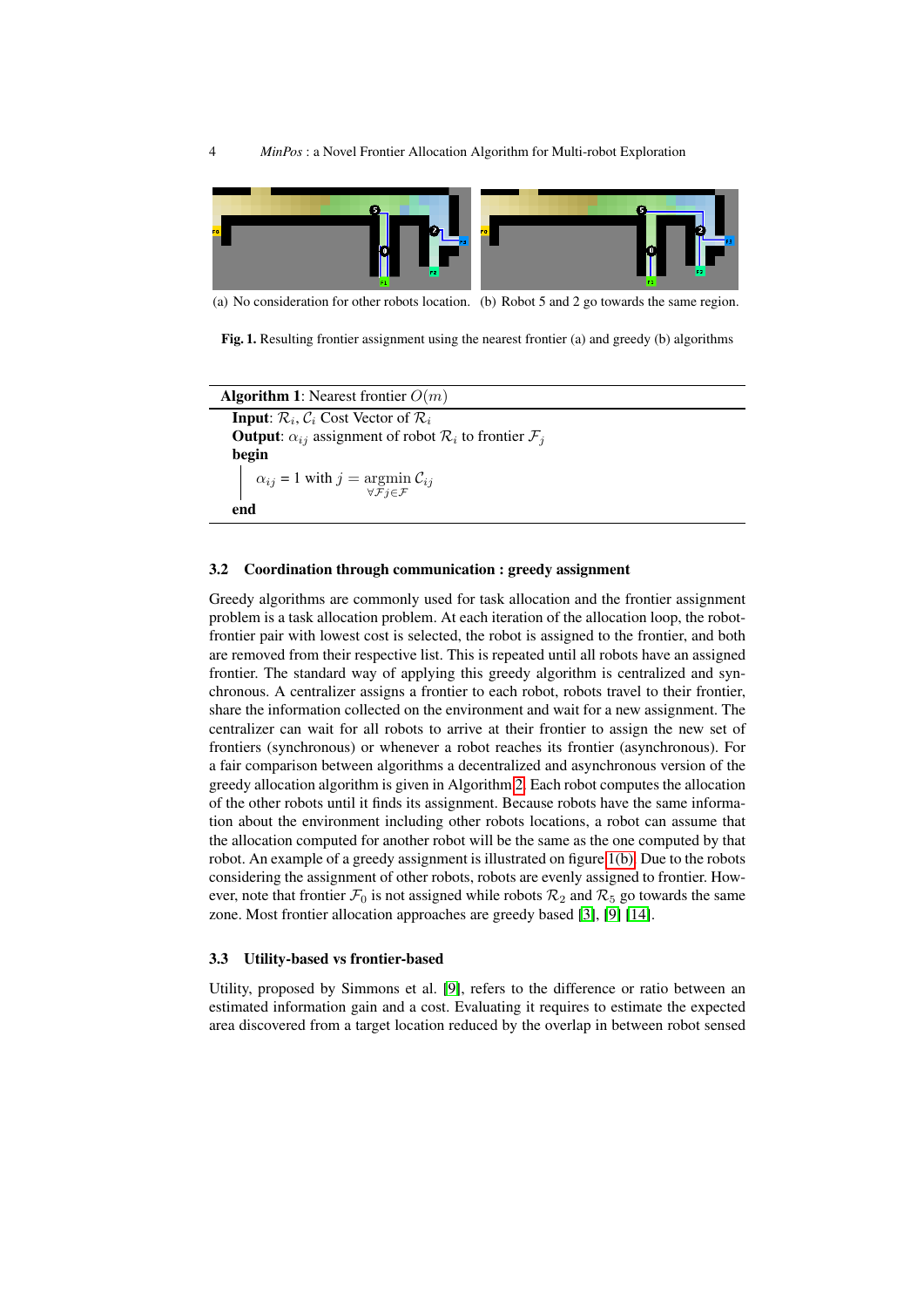| Algorithm 2: Greedy (decentralized)                                                                                                                                                                                                                                                                                                                                                       | Complexity $O(n^2m)$ |
|-------------------------------------------------------------------------------------------------------------------------------------------------------------------------------------------------------------------------------------------------------------------------------------------------------------------------------------------------------------------------------------------|----------------------|
| <b>Input:</b> $\mathcal{R}_i$ , $\mathcal{C}$ Cost Matrix<br><b>Output:</b> $\alpha_{ij}$ assignment of robot $\mathcal{R}_i$ to frontier $\mathcal{F}_i$                                                                                                                                                                                                                                 |                      |
| while $\mathcal{R}_i$ has no frontier assigned do<br>Find k, j = $\argmin \mathcal{C}_{k_j}$ $\forall \mathcal{R}_k \in \mathcal{R}, \forall \mathcal{F}_j \in \mathcal{F}$<br>$\alpha_{ki}=1$<br>$\mathcal{R} = \mathcal{R} \setminus \mathcal{R}_k, \mathcal{F} = \mathcal{F} \setminus \mathcal{F}_j$<br>IF $\mathcal{F} = \varnothing$ THEN $\mathcal{F} = \mathcal{F}_{init}$<br>end |                      |

areas and the cost of reaching that target. Targets are greedily assigned on utility to robots thus maximizing information gain and minimizing the total cost. Utility-based approaches improves the frontier based approaches (see Burgard et al. [\[4\]](#page-12-9)) but induces an extra computation load. However, regarding frontier-based approaches, contiguous frontiers cells can be grouped or identified into a unique frontier (Franchi et al. [\[7\]](#page-12-10)) thus making their performances close to utility-based approaches. In this case, utility and frontier based approaches avoid sending several robots toward nearby frontier cells.

#### 3.4 Centralized vs decentralized systems

In a centralized coordination scheme, one central agent decides which frontier each robot should explore [\[9\]](#page-12-7). Centralized coordination scheme represents a single point of failure and requires an additional computation and communication cost. In order to be decentralized, the utility based method was extended by Zlot et al. [\[14\]](#page-12-8) by using a market based approach where robots bid on targets, thus negotiating their assignments. Existing bidding algorithms for frontier allocation usually work with the same principle as a greedy algorithm. Auctions systems can be centralized [\[9\]](#page-12-7), one central agent receives bids from all robots and assigns frontiers to each robot, or decentralized as in [\[14\]](#page-12-8) and [\[5\]](#page-12-11), a robot discovering a frontier is auctioneer for this frontier. These approaches reduce the computation cost by making parallel computations of paths to frontiers and assignments but induce a communication overhead of  $O(nm)$  because each robot sends a bid for each frontier.

## <span id="page-5-0"></span>4 Proposed approach

Our approach to the frontier allocation problem is based on the distribution of robots among the frontiers. For this purpose, we do not only take into account the distance to frontiers. We consider the notion of position or rank of a robot towards a frontier, by counting how many robots are closer to the frontier. Before detailing the frontier allocation algorithm, we present the scheme of robots' behavior and the assumptions on the environnement representation.

Each robot performs repeatedly the four following steps :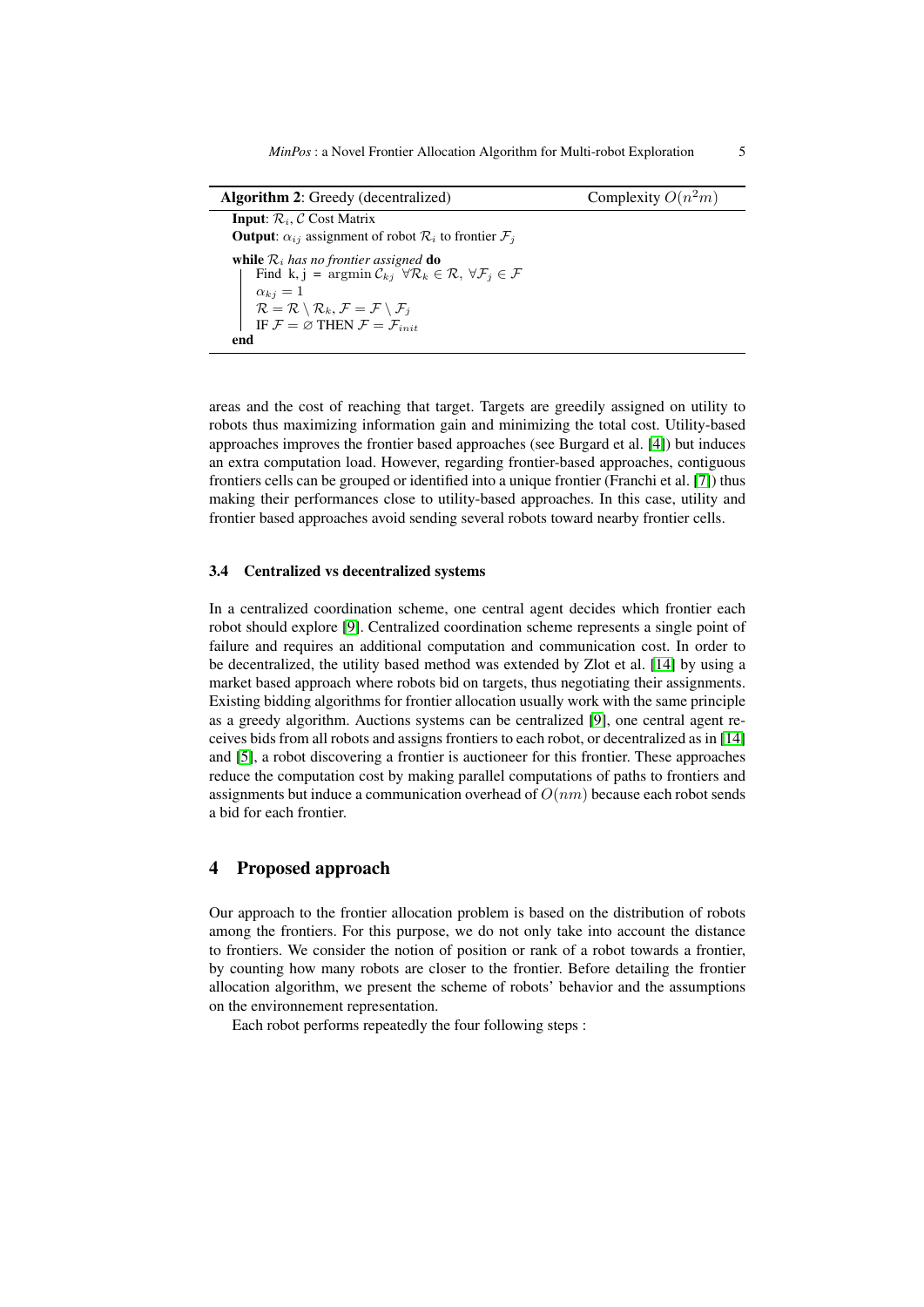- 6 *MinPos* : a Novel Frontier Allocation Algorithm for Multi-robot Exploration
- 1. Frontiers identification and clustering
- 2. Computation of the distances to frontiers
- 3. Assignment to a frontier
- 4. Navigation towards the assigned frontiers for a fixed time period

The map representation used is an Occupancy Grid (OG) [\[6\]](#page-12-12) which is a square tessellation of the environment into cells of the desired size, maintaining a probabilistic estimate of their occupancy state. This map is built from the robot perceptions and broadcasted maps of other robot. To reduce the computation cost, robots are assumed to have a circular shape and to be holonomic. The configuration space grid is then computed by enlarging obstacles (including other robots) by the size of the robot. This configuration space grid is then used for frontier identification and path planning.

Steps 1, 2 and 3 are detailed in the next sections.

#### 4.1 Frontier identification and clustering

Each robot maintains a list of frontier cells updated with each information received or acquired. To reduce the distance computation step and avoid assigning robots to frontiers cells that will be observed with the same perception, contiguous frontiers cells are grouped. The size of groups of frontiers cells is thresholded with respect to the size of sensing areas.

#### 4.2 Distances and path computation

To evaluate robots positions we use, as the other methods, a cost matrix. In order to compute the cost matrix we build a local minimum free artificial potential field from each group of frontier using the wavefront propagation algorithm (WPA) [\[1\]](#page-12-13). From each frontier cells in a group of frontiers, a monotonically increasing potential is built by iteratively propagating a wavefront through unoccupied cells in the Configuration grid. The result of the WPA gives for each cell in the environment the distance to the frontier using the shortest path. Building the cost matrix is then straightforward using the location information of each robot. In comparison, most approaches compute a path from each robot to each frontier (with a  $A^*$  algorithm). Thus if a robot requires the cost for another robot, it needs to ask it to the other robot or to compute its path. The potential field grids is re-computed periodically, at least every time the robot is close to reaching the frontier, but ideally each time new information is significant enough to modify the configuration grid and could therefore affect the robot assignment.

### 4.3 Frontier Allocation

Frontier assignment is done in a decentralized way i.e. each robot autonomously decides which frontier it will explore next.

Our approach consists in assigning to a robot a frontier for which it is in best position, i.e. the frontier having the less robots closer than itself. Formally, we set  $\mathcal{P}_{ij}$  the position of a robot  $\mathcal{R}_i$  towards a frontier  $\mathcal{F}_j$  as:

$$
\sum_{\forall \mathcal{R}_k \in \mathcal{R}, \ k \neq i, \ \mathcal{C}_{kj} < \mathcal{C}_{ij}} 1
$$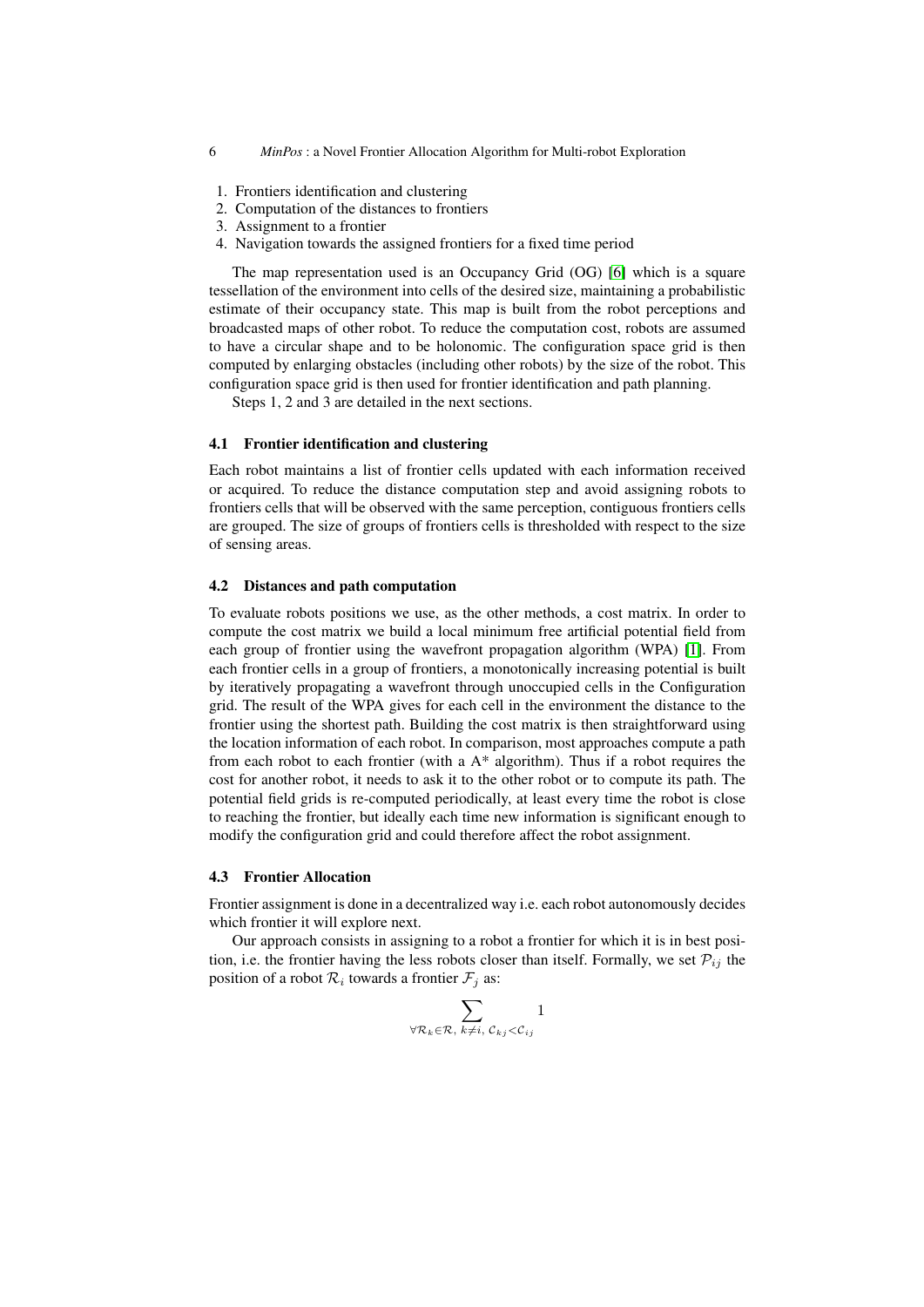which computes the cardinal of the set of robots closer to the considered frontier than the robot being assigned.

By reasoning on positions instead of distances, two close robots will be assigned on frontiers where they will be in first position whatever the distances, thus favoring a better spatial distribution of robots on frontiers. Figure [2](#page-7-0) illustrates such an assignment. Robot  $\mathcal{R}_5$  is assigned to frontier  $\mathcal{F}_0$  instead of a closer frontier. Indeed robot  $\mathcal{R}_5$  is in second position for frontiers  $\mathcal{F}_1$ ,  $\mathcal{F}_2$  and  $\mathcal{F}_3$ . This provides a well balanced direction assignment, which was not the case with the greedy approach (see fig [1\(b\)\)](#page-4-3). The algorithm for assignment, called Minimum Position, is given in Algorithm [3.](#page-7-1)



<span id="page-7-0"></span>Fig. 2. Resulting frontier assignment using the MinPos algo. : directions taken are well balanced.

<span id="page-7-1"></span>

| <b>Algorithm 3: MinPos</b>                                                                                                                                                                                           | Complexity $O(nm)$ |
|----------------------------------------------------------------------------------------------------------------------------------------------------------------------------------------------------------------------|--------------------|
| <b>Input:</b> $\mathcal{R}_i$ , $\mathcal{C}$ cost matrix                                                                                                                                                            |                    |
| <b>Output:</b> $\alpha_{ij}$ assignment of robot $\mathcal{R}_i$                                                                                                                                                     |                    |
| foreach $\mathcal{F}_i \in \mathcal{F}$ do<br>$\left  \begin{array}{c} \mathcal{P}_{ij} = \sum\limits_{\forall \mathcal{R}_k \in \mathcal{R}, \ k \neq i, \ \mathcal{C}_{kj} < \mathcal{C}_{ij} \end{array} \right $ |                    |
| end                                                                                                                                                                                                                  |                    |
| $\alpha_{ij} = 1$ with $j = \operatorname{argmin} \mathcal{P}_{ij}$<br>$\forall$ Fi $\in$ F                                                                                                                          |                    |
| In case of equality choose the minimum cost among min $P_{ij}$                                                                                                                                                       |                    |

Wavefront propagation stopping To limit the computation load, the propagation of a wavefront is stopped when it encounters the location of the robot computing its allocation. At this point all robots closer to frontiers have been reached by the wavefront. The robots not encountered are further to the frontier.

Parallel computation of wavefronts Further reduction of the computation load can be obtained by computing wavefront propagation in parallel. Wavefronts are started simultaneously and propagate at the same speed. When a wavefront encounters a robot it is paused. Then two cases are considered :

- If the encountered robot is the robot computing its assignment then the process is finished. The robot is assigned to the frontier corresponding to this wavefront.
- If all wavefronts are paused on other robots, they are restarted sequentially from the lowest to the highest potential value in order to re-synchronize them. The whole process is repeated.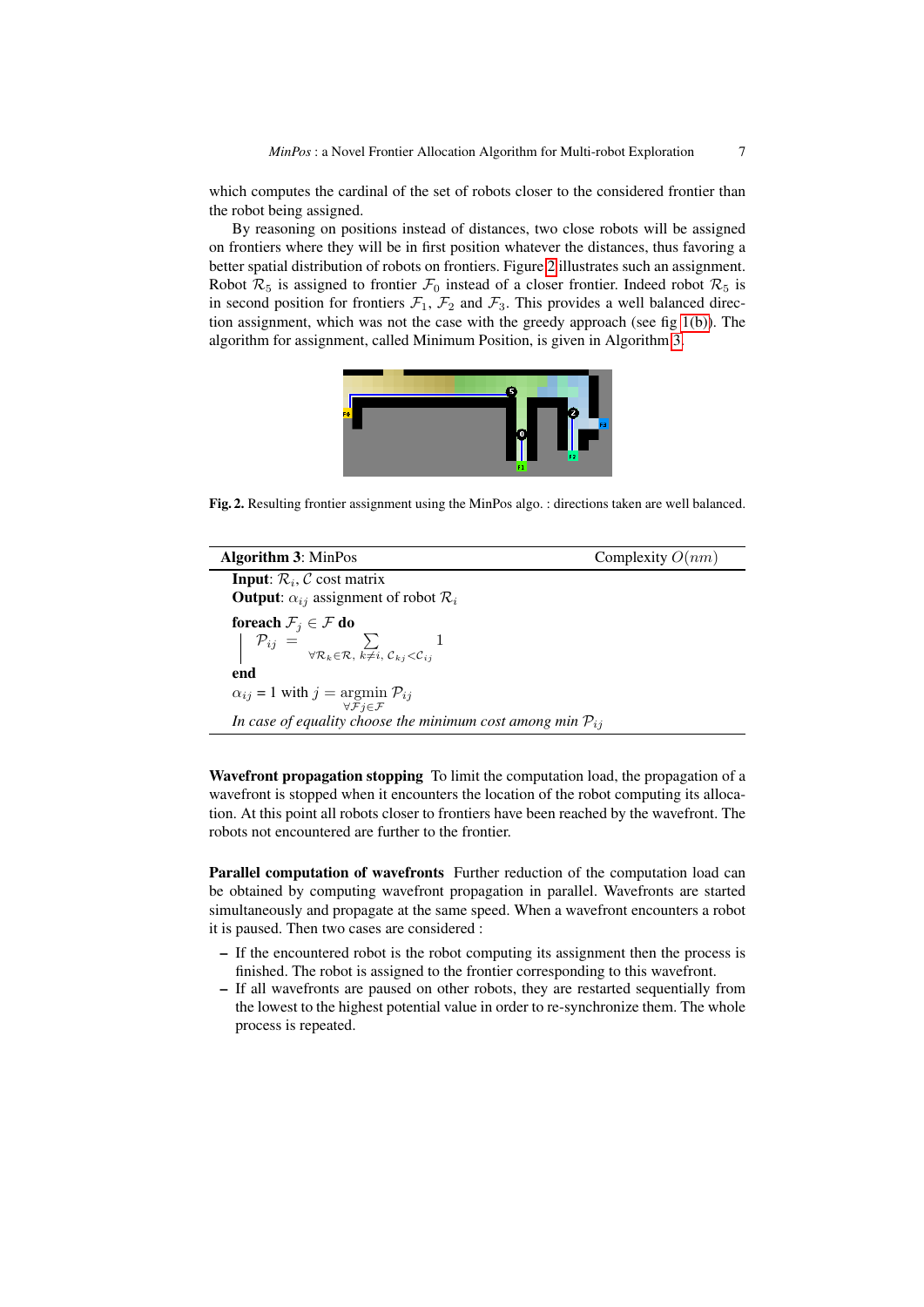This process allows to synchronize the wavefronts propagation first on the number of encountered robots and second on the distance.

Figure [3](#page-8-1) illustrates the result of a parallel wavefront computation.



<span id="page-8-1"></span>Fig. 3. Resulting potential values from the wavefront propagation algorithm when stopped on the robot computing its assignated frontier (left) and using the parallel wavefront computation (right). Robot computing its allocation is in yellow. Cell color is white when no potential value has been computed in this cell, otherwise it has the color of the frontier associated with minimum potential values computed in that cell.

## 4.4 Path or trajectory planning

The wavefront propagation algorithm allows to navigate to the frontier by descending the negative gradient. A different planner can be used to account for non-holonomic or dynamic constraints but a feasible trajectory may not exist.

Coordination in between robots is achieved only by cooperatively building the map and by sharing robots locations. This feature also applies to the decentralized versions of the greedy algorithms but in comparison the MinPos algorithm using the cost matrix is less complex. Furthermore, using the parallel wavefront computation, the cost matrix is not computed, only one complete path is computed: the one from the robot to its assigned frontier. In the next section, we show that this computation cost reduction does not compromise performances and can even improve them compared to state-of-the-art multi-robot exploration algorithms.

## <span id="page-8-0"></span>5 Experiments and analysis

### 5.1 Simulation : Frontier assignment evaluation

Evaluation of the proposed method was carried out in a simulator specifically developed. Environment and time are discrete, the robot's size is set to the dimension of a cell. Robots know with certainty their location and can sense their neighborhood perfectly at 360° around them with a parameterized range. The simulated environments are buildings, randomly generated mazes and a regular grid (illustrated in figure [4\)](#page-9-0). Exploration times are measured when robots have discovered every part of the environment.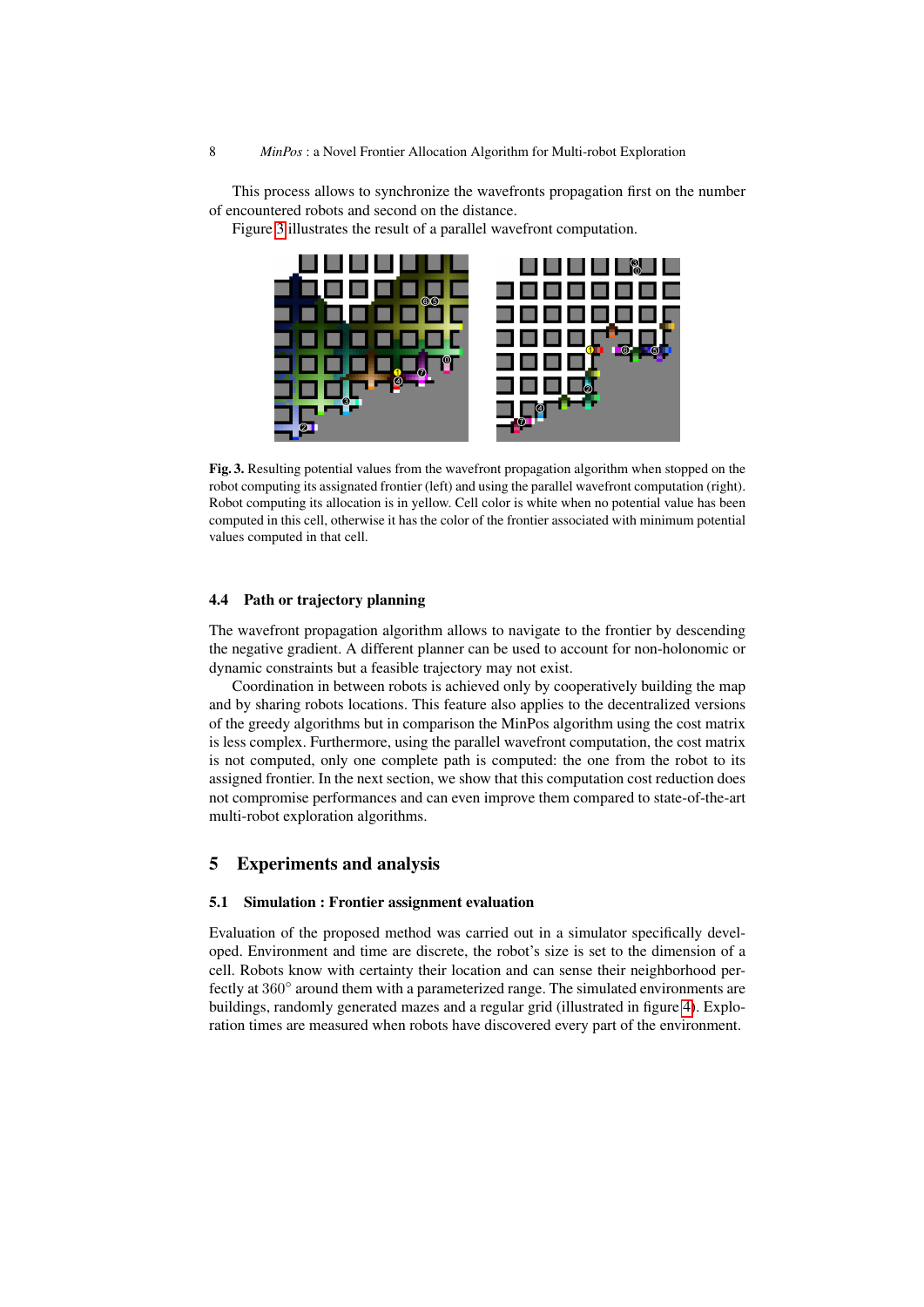

<span id="page-9-0"></span>Fig. 4. Example of the environments used for the experiments: an hospital section, a regular grid, and a stable.

Figure [5\(a\)](#page-9-1) compares the exploration times given in simulation steps, while varying the number of robots of different methods. The methods compared are nearest frontier, the Burgard et al. [\[4\]](#page-12-9) greedy-based algorithm and MinPos on the hospital section environment. Results shown are an average of 60 runs of each algorithm with a given robot count. We observe that the Burgard et al. and Min Position algorithms are more efficient improving by 13% on average the number exploration steps required to fully explore the environment. On all the environments except the stable, when the number of robots is small (from 1 to 5 or 6 depending on the environment), the MinPos algorithm performs better. On the other hand, our implementation of the Burgard et al. algorithm has close but slightly better performance when the number of robots is large. Figure [5\(b\)](#page-9-2) compares a greedy allocation of frontiers with MinPos allocation on a more realistic simulator, exploration times are in seconds. On the environment named stable the MinPos algorithm is 18% more efficient on average, and this improvement remains true regardless the number of robots. Results on the mean number of steps and standard deviation on all the test environments show that the MinPos algorithm has less variability. This has been confirmed by an analysis of variance test run on the obtained data.

<span id="page-9-1"></span>

<span id="page-9-2"></span>Fig. 5. Exploration results for simulations in the hospital (a) and stable (b) environment.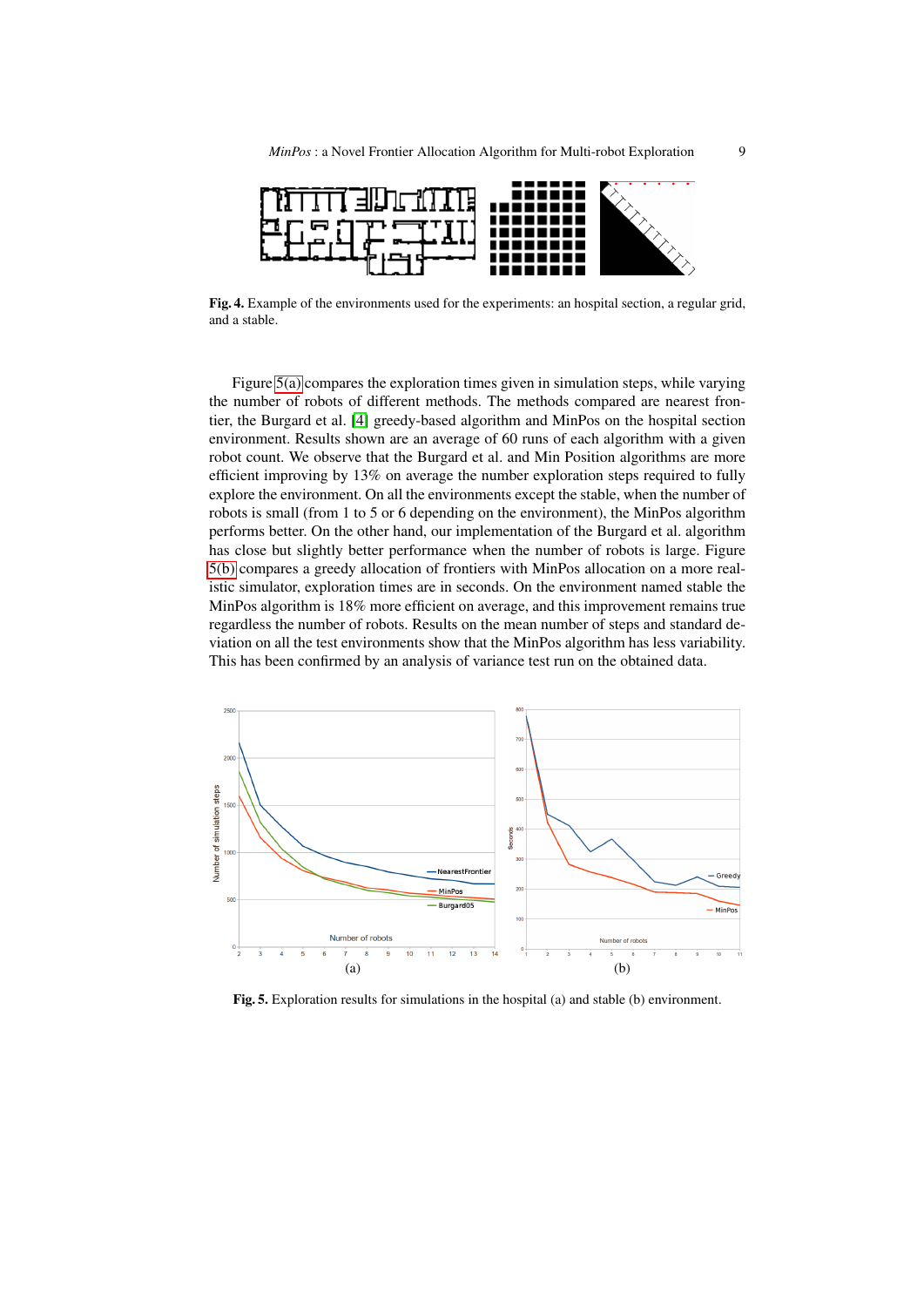10 *MinPos* : a Novel Frontier Allocation Algorithm for Multi-robot Exploration

#### 5.2 Analysis

As a tentative explanation of the results obtained we analyze, in this section, different assignments on static crossroad situations.

During system execution, an adequate dynamical behavior emerges that tends to separate grouped robots. For example, as shown in Figure [6\(a\),](#page-10-0) two robots following each other to reach the same frontier will separate as soon as the first one moves away from an unassigned frontier, when re-computing its assignment frequently and as soon as it reached the frontier otherwise. Indeed, the second robot is then in first position towards this frontier and therefore assigned to it. With the nearest frontier algorithm both robots would have continued exploring the area behind frontier  $\mathcal{F}_1$ , with a greedy algorithm robots would have initially been assigned to the different frontiers.

Compared to the greedy assignment of frontiers the MinPos algorithm does not only consider distances to frontiers but also directions to frontiers. This feature has the advantage of separating grouped robots in different directions. For example, in figure [6\(b\),](#page-10-1) the MinPos assignment will send robot  $\mathcal{R}_1$  to frontier  $\mathcal{F}_1$  which is further away than  $\mathcal{F}_2$  and  $\mathcal{F}_3$  but in a different direction whereas the greedy assignment will send  $\mathcal{R}_3$ to  $\mathcal{F}_2$  and  $\mathcal{R}_1$  to  $\mathcal{F}_3$ . The MinPos assignment will lead to a shorter exploration time of all frontiers because once  $\mathcal{R}_3$  has explored  $\mathcal{F}_2$  it will then explore  $\mathcal{F}_3$  to complete the exploration ( $\mathcal{F}_2$ - $\mathcal{F}_3$  are closer to each other than  $\mathcal{F}_2$ - $\mathcal{F}_1$ ).

A limit of the MinPos frontier assignment appears when, from a robot point of view, there is a direction with multiple frontiers and multiple robots in front. The robot will consider the robots in front even though the number of frontiers is larger than the number of robots, leaving unassigned frontiers. Figure [6\(c\)](#page-10-2) illustrates such a situation where  $\mathcal{R}_3$  "sees" frontier  $\mathcal{F}_1$  with 2 robots in front and will go towards  $\mathcal{F}_4$  where it is in 2nd position. In these situations, a greedy assignment performs better. Nevertheless results show that the impact on performance are low.

<span id="page-10-0"></span>

<span id="page-10-2"></span><span id="page-10-1"></span>Fig. 6. (a) : two robots separating on a T intersection using MinPos; (b)(c) : comparisons with greedy assignment, frontier assignment using MinPos (top) and greedy (bottom)

#### 5.3 Experiments with robots

The MinPos algorithm was also tested with up to four robots. The robots used are MiniRex robot built in the LISA lab at the university of Angers France. For exploration, they are equipped with a Hokuyo utm-30lx laser range sensor and three ultrasound range sensors. The environment to explore, shown in Figure [7,](#page-11-0) is approximately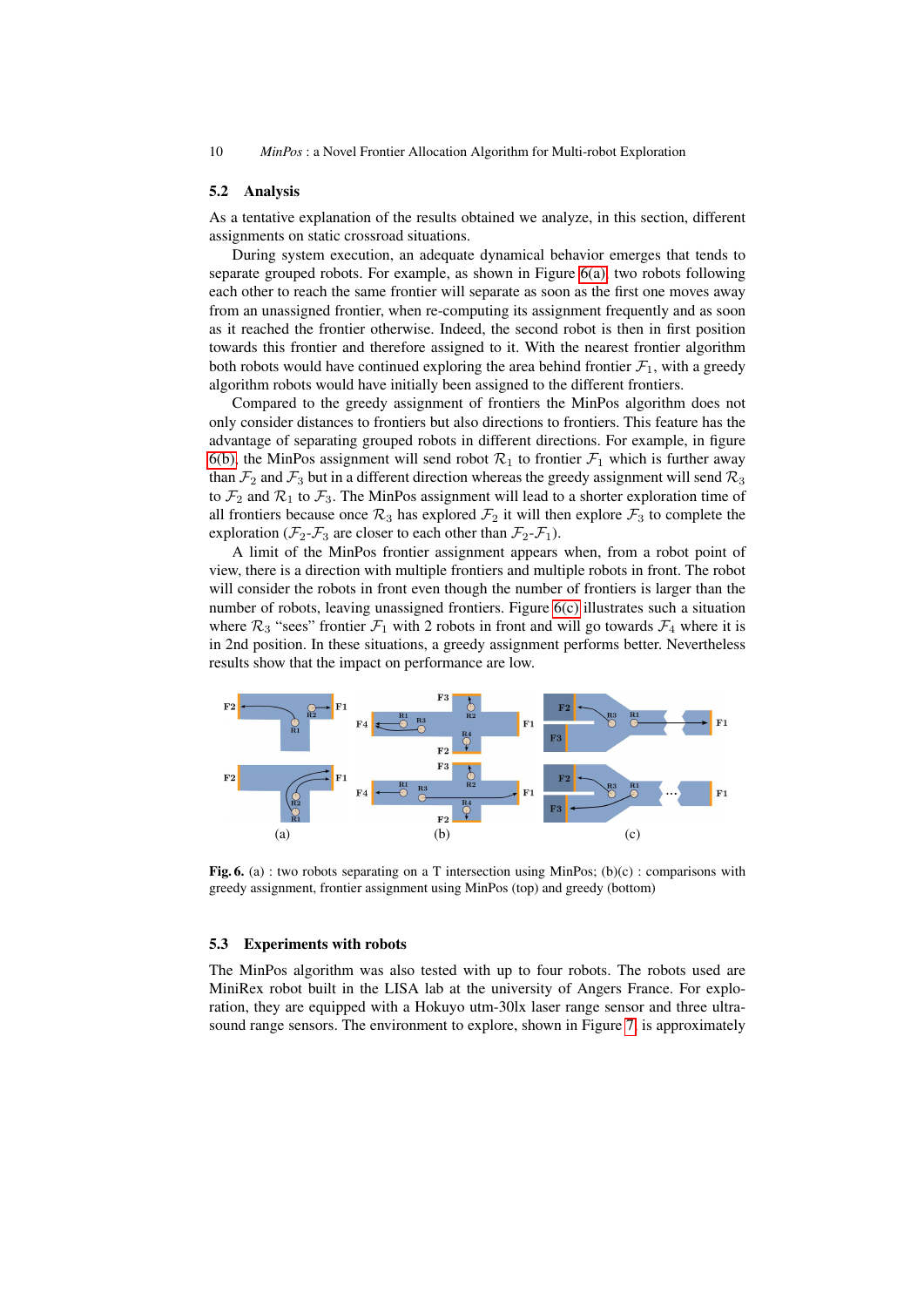$35m<sup>2</sup>$  and features glass walls. Figure [7](#page-11-0) shows the results of the exploration with 3 robots. The trajectories of each robot demonstrate the validity and efficiency of the proposed approach, indeed each robot explored a different part of the environment. The comparison of MinPos with nearest frontier with the MiniRex robots showed that the exploration is faster with MinPos and generates less conflict in between robots.

Videos of an exploration of the arena can be seen at www.loria.fr/~bautin/ [outputfile.avi](www.loria.fr/~bautin/outputfile.avi) and [www.loria.fr/˜bautin/outputfile2.avi](www.loria.fr/~bautin/outputfile2.avi).



Fig. 7. Photo of the environment (left), map and trajectories resulting from an exploration (right)

## <span id="page-11-0"></span>6 Conclusion

We addressed the problem of exploring an unknown environment with multiple autonomous robots. A novel algorithm is proposed to assign frontiers that should be explored by each robots. This algorithm addresses the limitation of previous approaches in that it achieves a good coordination with a low complexity algorithm not requiring coordination with explicit communication.

The proposed algorithm is based on the concept of position of a robot toward a frontier, defined by the number of robots closer to the frontier than the robot evaluating its position. To cooperate, the robots share their location and local maps. Each robot then decides autonomously which frontier it will explore next.

Performance measures in simulation demonstrated that our approach is significantly more efficient in total exploration time than the nearest frontier assignment. Our algorithm performs better than a utility greedy assignment of frontier when the number of robots is small and has similar performances when the number of robots grows. Furthermore, the MinPos algorithm has a lower complexity than greedy algorithms and does not require to compute a path from each robot to every frontier beforehand. Indeed, distances to frontiers are computed using a wavefront propagation started from frontiers independently of the number of robots.

We have successfully used this approach during the french robotics challenge Carotte<sup>[1](#page-11-1)</sup> that has been won by deploying five robots in a  $120m^2$  unkown 'appartement-like' environment. As future work, we are considering the use of a hybrid metric/topological map representation. We aim to further reduce bandwidth requirements by sharing only topological information in between robots exploring different parts of the environment. This should allow a more distributed and therefore scalable approach.

<span id="page-11-1"></span> $1$  Acknowledgement: This work has been supported by the French National Research Agency (ANR) and Defence Procurement Agency (DGA) in the Cartomatic project of ANR Carotte